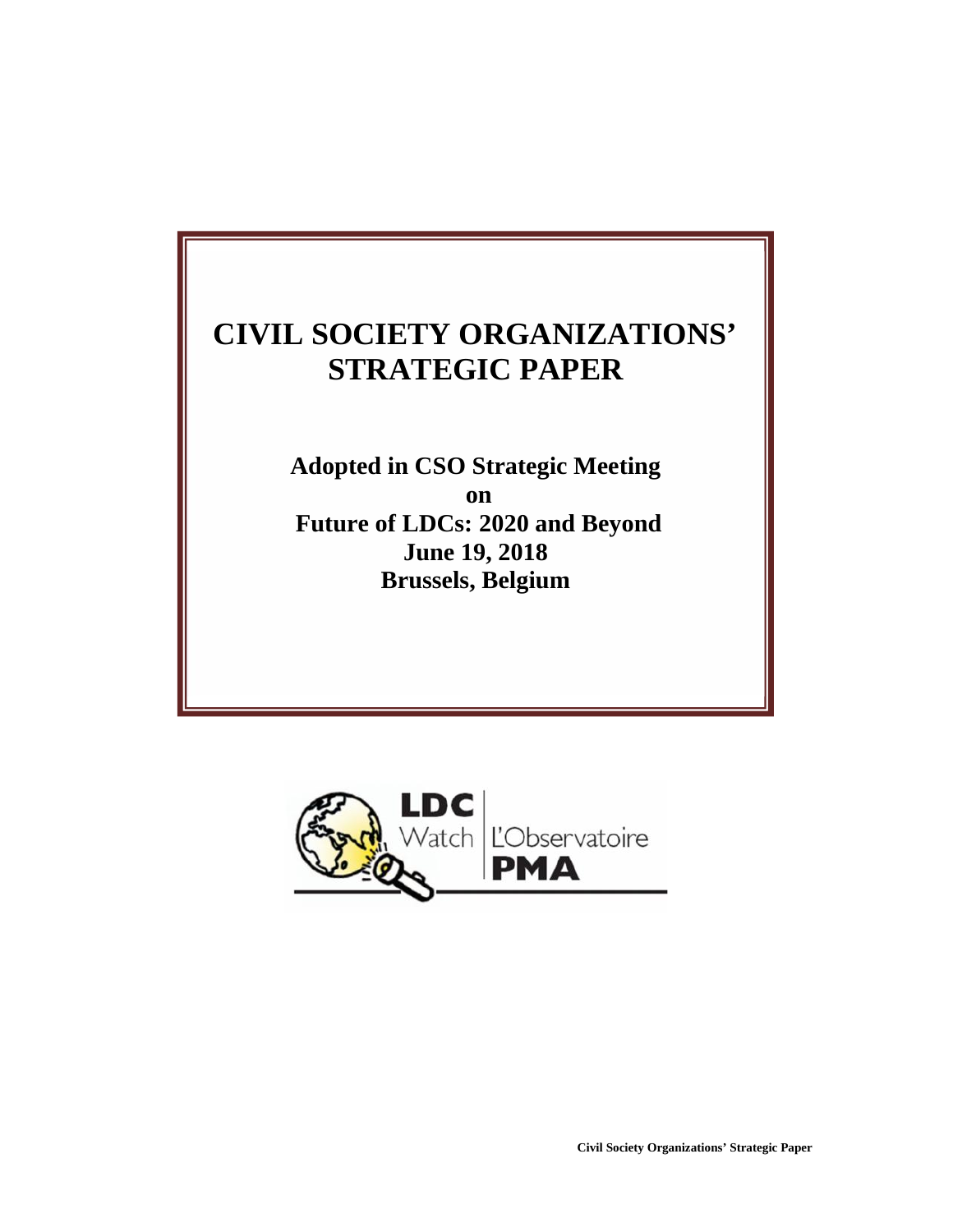#### **1. PART I: INTRODUCTION**

In 1971, the United Nations (UN) recognised Least Developed Countries (LDCs) as the poorest and most vulnerable group of countries representing the highly disadvantaged countries in the development process. There are currently 47 LDCs in the world: 33 in Africa, 13 in the Asia Pacific, and 1 in Latin America and the Caribbean. The international community has been paying special attention to LDCs through dedicated ten-year programmes of action to provide differential treatment to this specific group of countries since the early 1980s. Special UN conferences have been convened every ten years since 1981, the fourth of which, LDC IV, took place in Istanbul, Turkey in 2011. The LDC IV adopted the Istanbul Programme of Action for LDCs for the Decade 2011-2020 (IPoA) with an overarching goal to overcome the structural challenges faced by the LDCs in order to eradicate poverty, achieve internationally agreed development goals, and enable graduation from the LDC category. The first five years of the implementation of the IPoA overlapped with the last five years of the Millennium Development Goals (MDGs), and the next five years (or the second half) of the implementation of the IPoA concurs with the first five years of the 2030 Agenda for Sustainable Development, which includes the Sustainable Development Goals (SDGs).

Only three years remain before the period allocated for the implementation of the IPoA comes to an end. Hence, there is an urgency to expedite efforts from all stakeholders, especially national governments, development partners, the private sector and civil society, to attain the targets under the eight priority areas of the IPoA. While it is important to press for the effective implementation of the IPoA, equally important it is to initiate a constructive debate on what the priorities of LDCs should be after 2020. Amidst the general observation that IPoA has not been able to meet its stated goals, an effective programme of action building on the strengths and overcoming the weaknesses of the IPoA must be drafted for the next decade. In addition, since the SDGs would be in effect until 2030, it is crucial that the next programme of action consider the goals and targets of the SDGs and their relevance to LDCs so that they can be implemented in unison in the next decade.

The IPoA recognises that civil society complements government and the private sector in its implementation and emphasises their involvement in policy dialogue to ensure a participatory and inclusive development process in LDCs. The Political Declaration of the Mid-Term Review (MTR) of the IPoA also recognised that genuine, effective and durable multi-stakeholder partnerships among governments, firms, academia and civil society, can play an important role in advancing sustainable development and supporting country-driven priorities and strategies. Hence, a common position and strategy of civil society organisations (CSOs) in LDCs would provide the much-needed impetus to LDCs' struggle towards graduation and sustainable development.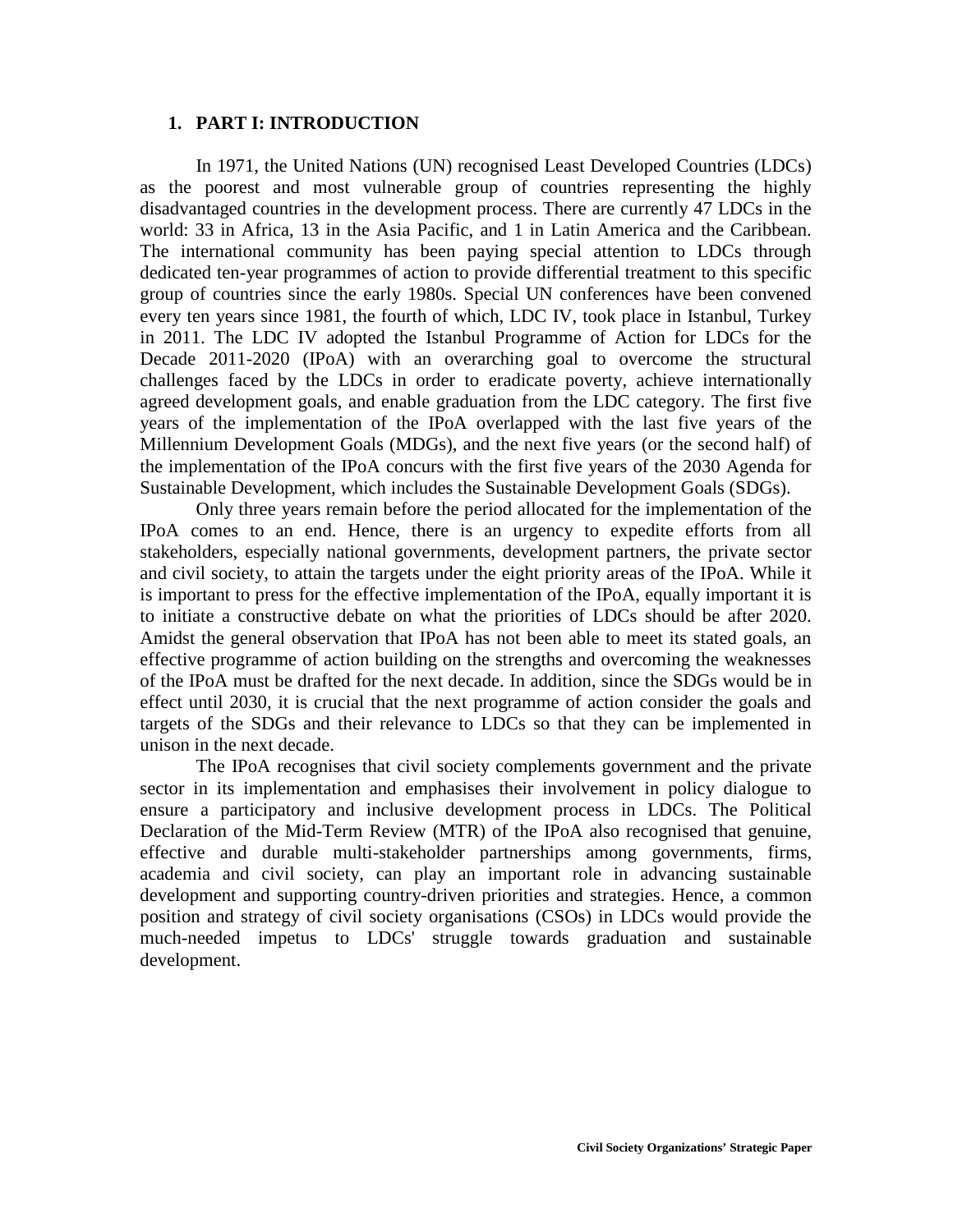## **1.1.Objectives of the Strategic Paper**

The Strategic Paper aims at developing a common position and strategy of CSOs spread across 47 LDCs on the matters of common interest. It draws the future course of action after 2018 and beyond 2020-when the implementation period of the IPoA ends and the adoption process for the programme of action for the next decade commences.

The objectives of the Strategic Paper are listed below.

- Appraise the achievements of the IPoA and analyse the challenges faced during its implementation period.
- Review the role of different stakeholders in the process of implementing LDC Specific Programmes of Action.
- Chart out the role of LDC Watch and civil societies in supporting the implementation of LDC Specific Programme of Action in alignment with different Internationally Agreed Development Goals (IADGs)
- Plan the ways LDC CSOs could strengthen their support in advancing the issue of LDCs

## **1.2.The process of adopting the Strategic Paper**

The Strategic Paper has been put together by members of civil society organizations from Least Developed Countries of different regions of the world. The civil society members gathered in the CSO Strategic Meeting organized by LDC Watch on 19 June 2018. The final draft of the Strategic Paper produced in this meeting was presented at the General Assembly of LDC Watch and eventually be adopted through a democratic process. The Strategic Paper has been adopted by the General Assembly of LDC Watch and supported by partner CSOs in LDCs. It will be revisited and fine-tuned during subsequent meetings at regular intervals. The paper will serve as a blueprint for future courses of action beyond 2020.

#### **1.3.Approaches to applying the strategic plans into action**

The Strategic Paper will be widely circulated to all National Focal Points (NFPs) of LDC Watch and organisations in their network with the purpose of guiding them through their future courses of action. It would also be shared with non-LDC focal points of LDC Watch. Through the NFPs, the Strategic Paper will also be presented to their respective LDC national governments to press them to integrate LDC-specific agenda into development planning processes. In addition, it will be shared with UN Agencies, including UN-OHRLLS, UNESCAP, UNCTAD, and LDCs' development partners to serve as LDC CSOs' inputs towards making global policy processes LDC-friendly.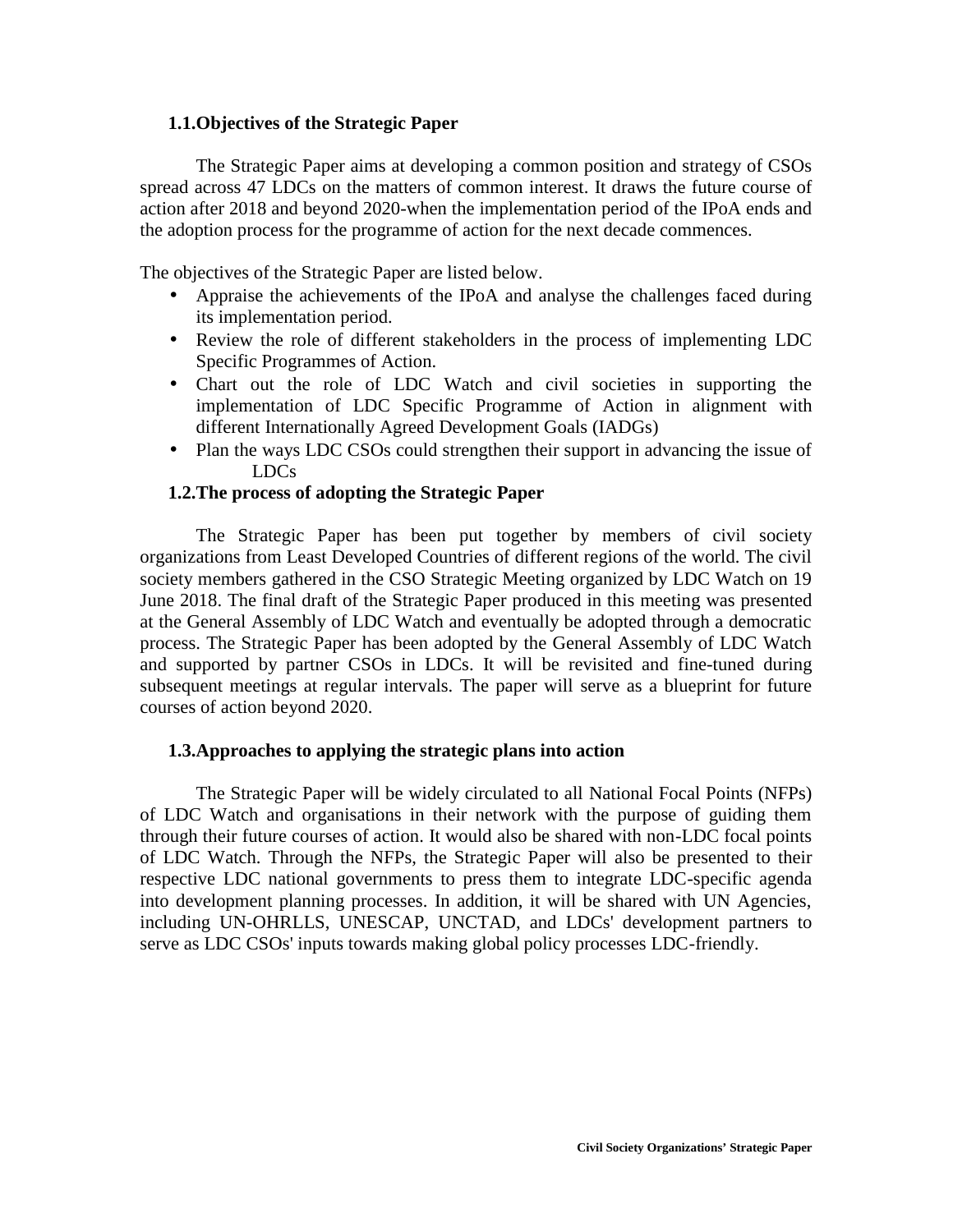## **2. PART II: REVIEW AND ASSESSMENT**

#### **2.1. Review of Status of LDCs and Implementation of the IPoA**

The overarching goal of the Istanbul Programme of Action is to overcome the structural challenges faced by the least developed countries in order to eradicate poverty, achieve international agreed development goals and enable graduation from the least developed country category. It is based on eight principles aimed at strengthening the framework of partnership

The 2016 Midterm Review (MTR) of the Istanbul Programme of Action revealed that most of the LDCs are not on track to achieving the goals and targets of the IPoA. Although more than half of its implementation period has passed, implementation of the IPoA is slow and at the current pace, most goals and targets will not be reached by 2020. In 2015, LDCs, with the population of 954 million, had an average Gross Domestic Product (GDP) of only 3.8 per cent, the lowest level recorded for the group in the past two decades and well below the 7 per cent target set by IPoA and the 2030 Agenda for Sustainable Development. LDCs on average have a low human development as shown by Human Development Index (HDI) of 0.508 against very high human development (HDI 0.887) in OECD countries. There is a high degree of gender inequality in LDCs with the United Nations Development Programme's (UNDP) Gender Inequality Index (GII) 0.555 for LDCs, compared with 0.469 for developing countries and 0.194 for OECD countries (UN-OHRLLS, 2017).

LDCs' export sector is characterised by lack of export diversification and dependence on few commodity exports. The share of LDCs' exports in global merchandise decreased from 1.09 per cent in 2014 to 0.97 per cent in 2015, which is far behind the IPoA's objective of doubling the LDCs' share of global exports by 2020 (UN- OHRLLS, 2017). The effects of climate change are being felt in LDCs, exacerbated by the recent El Niño phenomenon in Africa and heavy floods in South Asia. LDCs still struggle to meet the food security needs of their fellow citizens. All the eight countries listed either under the "extremely alarming range" or "alarming range" on the Global Hunger Index (GHI) Severity Scale belong to the LDC category (Global Hunger Index, 2017). Conflicts in several LDCs continue to derail the little development achieved during the course of LDCs' struggle.

#### **2.2. Review of Graduation Process of LDCs by CDP and sustainable graduation**

Only two LDCs, Samoa (2014) and Equatorial Guinea (2017), have graduated from the LDC category since the adoption of the IPoA in 2011 compared to the goal of the IPoA to make half the number of LDCs meet the graduation criteria. Four Least Developed Countries (LDCs), namely Bhutan, Kiribati, São Tomé and Principe, and the Solomon Islands, have been recommended for graduation into developing countries in the latest triennial review conducted in March 2018 by the Committee for Development Policy (CDP), a subsidiary advisory body of the United Nations Economic and Social Council (ECOSOC). Nepal and Timor-Leste also met the criteria for graduation for the second time. Nevertheless, they have not been recommended for graduation citing current economic and political challenges. The CDP will be considering them for graduation at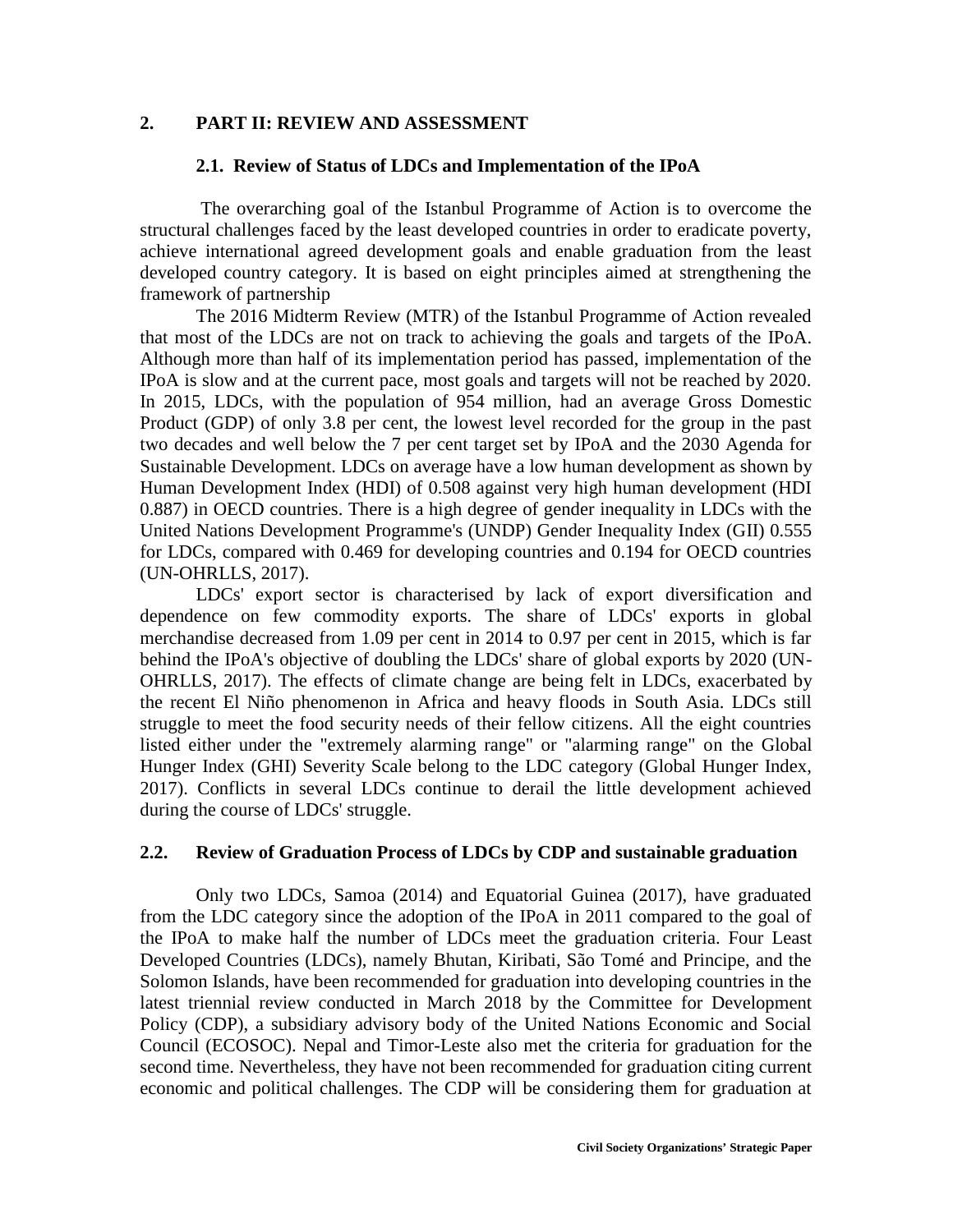the 2021 triennial review. Likewise, Bangladesh, Lao PDR, and Myanmar met the graduation criteria for the first time and will need to meet the criteria a second time to be eligible for consideration. Vanuatu and Angola are already scheduled to graduate in 2020 and 2021 respectively. Projections by UNCTAD state that the LDC group would be reduced to 32 countries in 2025 (UNCTAD, 2016). However, there is little clarity on the issues of the period of transition and the support measures in preparation for graduation and after graduation from the LDC category.

# **2.3. Review of the role played by stakeholders in the implementation of IPoA**

# **2.3.1. Governments**

Least Developed Countries have the right and the responsibility to formulate their own coherent economic and development policies and strategies and identify their own national priorities. IPoA and SDG-based development planning have been implemented in some of the LDCs. However, many of the LDC governments are yet to mainstream the IPoA goals and targets and the SDGs into their national planning processes, policies and strategies.

Although there is a strong overlap between the IPoA and the SDGs, the synergy and coherence between the two are yet to be realised. Governments need to identify the areas of intersection between LDC Specific Programmes of Action and the Sustainable Development Goals and them develop national development strategies accordingly.

Governments need strengthen mobilization of domestic resources by increasing domestic capacity of collecting tax and strengthening institutional building as domestic investment is the main source required for the implementation of the IPoA and the SDGs.

# **2.3.2. UN Agencies**

The United Nations convened the first Conference for Least Developed Countries in 1979 where the first Programme of Action for LDCs was adopted. This programme of action initiated major policy reforms initiated by many least developed countries to carry out structural transformation of their domestic economies, and a number of donors extended supportive measures in the areas of aid, debt and trade, but the economic situation of these countries as a whole worsened in the 1980s. The Second United Nations Conference on the Least Developed Countries took place in Paris in 1990. It reviewed the socio-economic progress made in the least developed countries in the 1980s, as well as progress in international support measures during that decade. It also formulated national and international policies and measures for accelerating the development process in the least developed countries for the 1990s. The Programme sets out detailed policy provisions for mobilizing and developing human capacities in the least developed countries as well as for developing their economic base. The Third UN Conference on LDCs took place in Brussels in 2001 and UNCTAD was designated as the focal point for the preparation of the Conference. The Brussels Programme of Action (BPoA) was adopted in this conference. In 2001, the United Nations Office for High Representative for the Least Developed Countries, Landlocked Developing Countries and Small Island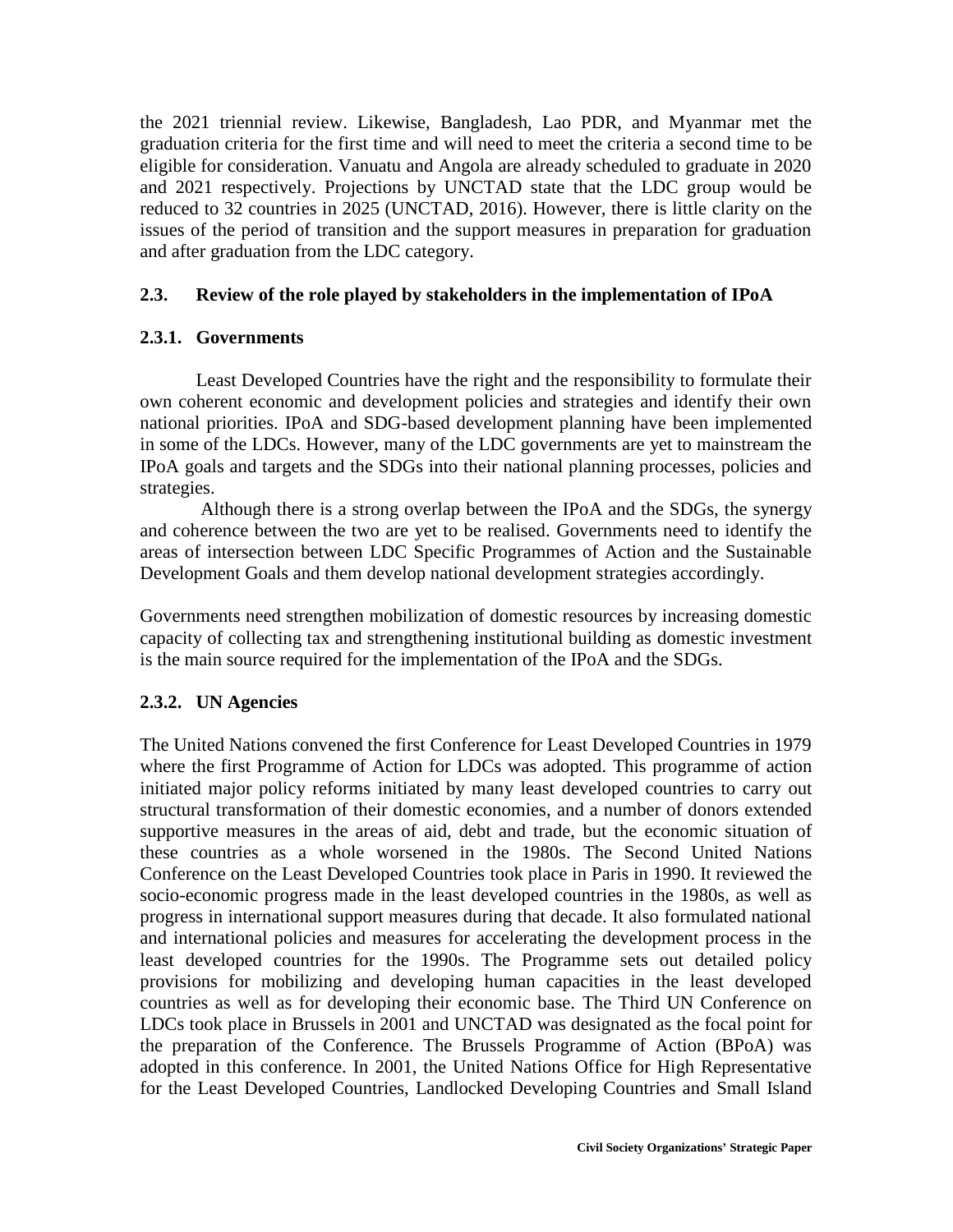Developing States (UNOHRLLS) was established. This UN body has been responsible for facilitating the coordinated implementation of and coherence in the follow-up and monitoring of the Programme of Action for the Least Developed Countries at the country, regional and global levels. It convened the Fourth UN Conference of LDCs in Istanbul in 2001, where the Istanbul Programme of Action along with the Istanbul Declaration was adopted. The Istanbul Programme of Action (IPoA) charts out the international community's vision and strategy for the sustainable development of LDCs for the next decade with a strong focus on developing their productive capacities. Similarly, in 2016, UN-OHRLLS conducted a Comprehensive High-level Midterm Review of the IPoA to appraise the implementation of the IPoA by the LDCs and their development partners. The other UN agency UNCTAD has been contributing to building international consensus on trade and development issues of interest to LDCs and enabling them to build their institutional and human resources capabilities in the areas of trade and investment.

The establishment of Technology Bank for the LDCs in 2016 by the UN General Assembly as a new UN institution is expected to strengthen science, technology and innovation capacity of LDCs. With the signing of Paris Climate Accord in 2015 by 196 parties to the UN Framework Convention on Climate Change (UNFCCC), some of the LDCs' long-standing key demands in the UNFCCC process have been addressed to some extent although the commitments are yet to be delivered.

## **2.3.3. Bilateral and Multilateral Development Partners**

Despite all the special attention, the international support measures (ISMs) extended to LDCs by the global community have not been effective in addressing the challenges faced by these countries due to a number of reasons, notably that the measures were insufficient, not properly designed or not properly implemented. The commitment by developed countries to provide at least 0.15-0.20 per cent of their GNI to LDCs as Official Development Assistance (ODA) is largely unfulfilled. The overall share of ODA in donors' GNI remained constant at 0.09, far below the lower bound of 0.15 called for in the IPoA and SDGs. In 2015, only seven OECD-DAC donors (Denmark, Finland, Ireland, Luxembourg, Norway, Sweden and the United Kingdom) reached the goal of providing at least 0.15 per cent of GNI in ODA to LDCs. On a positive note, South-South cooperation increased significantly over the past years. The total development cooperation from emerging providers increased to estimated USD 32 billion in 2014 (17 per cent of the global total) from USD 11 billion in 2010 (UN-OHRLLS, 2017). On the other hand, the Special and Differential Treatment (S&DT) measures provided by World Trade Organisation (WTO) to LDCs are generally limited to "best endeavour" language rather than being enforceable obligations.

# **2.3.4. Civil Society Organisations**

While the pace of development in LDCs is unsatisfactory, a vibrant and strengthened civil society is needed to sensitise the general public and policymakers of LDCs to stimulate growth and development.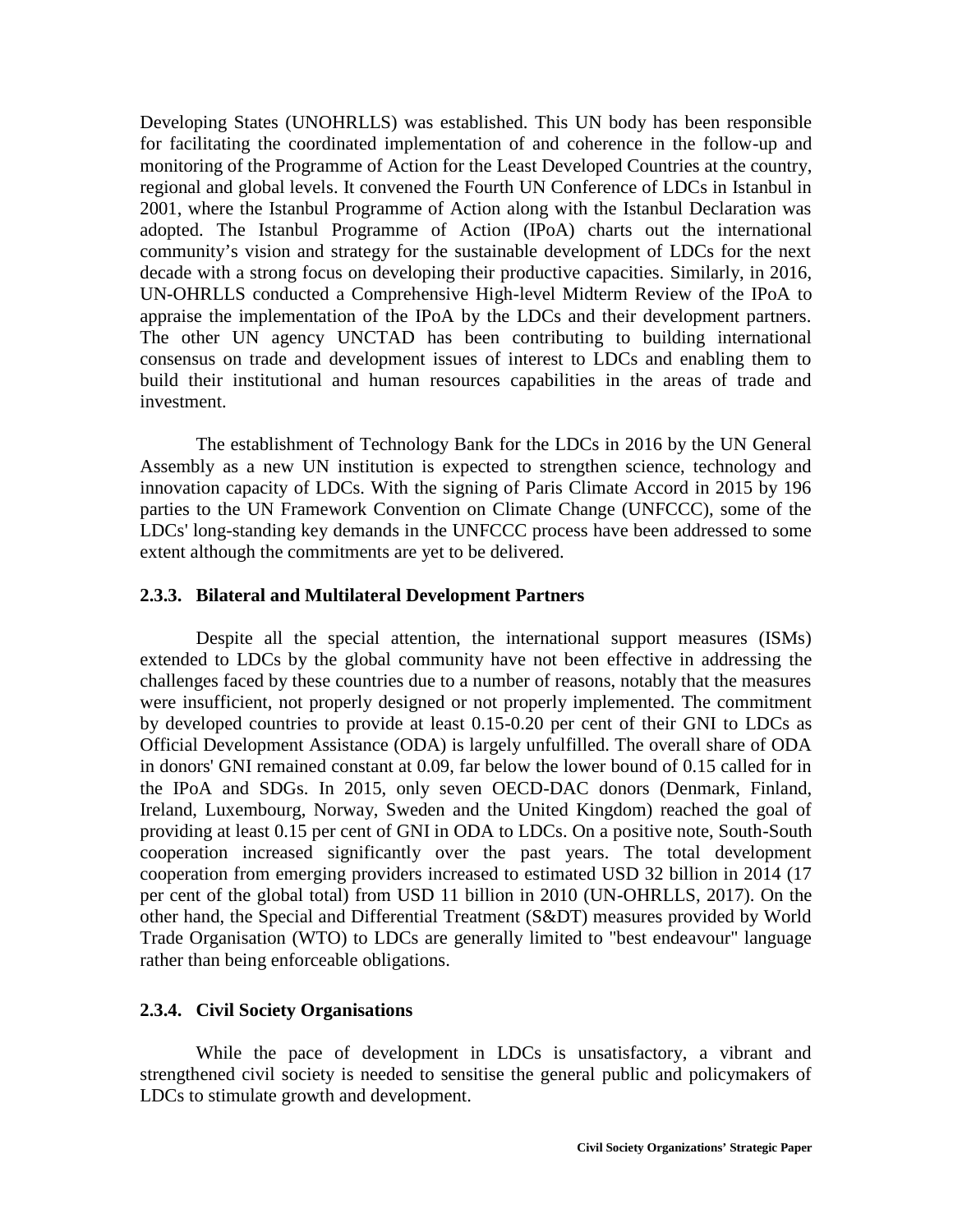## **2.4. Review of Role played by LDC Watch**

Since 2001, LDC Watch has been providing a global platform for LDC CSOs and has been a part of international development paradigm that has been shaping the LDCs' course of action. In 2011, while drafting the IPoA, LDC CSO Conference was held alongside the conference of the governments in which LDC Watch played a crucial role in bringing to light the key concerns of LDCs. LDC Watch, in collaboration with the UNOHRLLS and the Turkish government, also organised the Civil Society Forum during the comprehensive Mid Term Review (MTR) of the Istanbul Programme of Action, in Antalya Turkey in 2016. LDC Watch has been representing the voice of LDC civil society at global and regional policy level via interventions, campaign or side events on the issues of fair trade, climate justice, food sovereignty, sustainable graduation, aid for

LDCs, and other LDC-specific issues. It has been sensitizing the general public and policymakers of LDCs by conducting national and regional consultations through its national focal points on the issue of effective implementation of the IPoA and SDGs. It has long been associated with different international processes such as the UN ECOSOC, UNFCCC, UNCTAD and other global processes.

## **3. PART III: FUTURE DIRECTION: 2020 AND BEYOND**

It is important that the challenges faced by LDCs during the implementation of the IPoA and MDGs/SDGs be identified and addressed in the next LDC-specific programme of action that is likely to be adopted in 2021. A careful analysis of the opportunities and challenges deriving from past experiences should define the priority areas of LDCs in the coming decade 2020-2030. The effective implementation of the IPoA measured against its objectives has been unsatisfactory and the LDC governments, the United Nations, development partners, the private sector, and civil society must be wary about making the upcoming programme of action effective starting from the process of its drafting.

#### **3.1.Future Priority and Programme of Action**

LDC Watch recommends the following themes to be covered as priority areas in the next LDC-specific programme of action based on the analysis of the pace and dynamics of development in LDCs in the current decade 2011-2020.

#### **3.1.1. Food, Agricultural and Rural Development**

In the backdrop of the failure of ensuring food security to the hungry, LDC CSOs must unite to give continued pressure to their respective governments and international development system to create a framework based on food sovereignty and human right to food, rather than one based on international trade and global integration in order to attain the SDG2.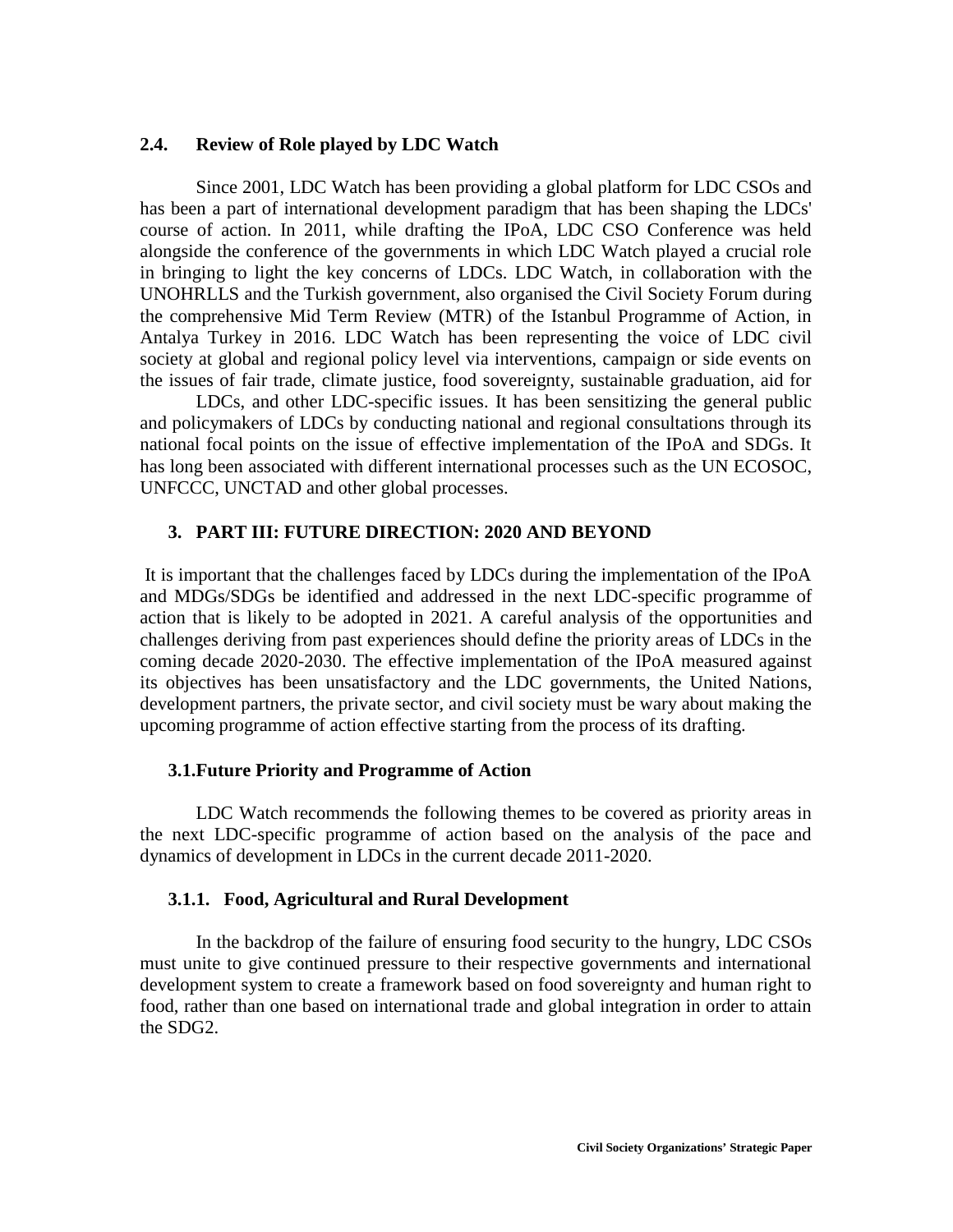#### **3.1.2. Sustainable and Renewable Energy**

Energy security is one of the pre-requisites for productive capacity building, private sector development and expansion of trade, and is therefore closely linked to the graduation efforts of LDCs. It is estimated that 63 per cent of people in LDCs still has no access to electricity compared with 10 per cent across other developing countries (UN OHRLLS, 2017).

At the same time, the current global energy model, which comprises large, highly centralised and fossil fuel based energy generation systems, is not helping the poor. Hence, it is imperative that LDCs make their stride towards transformative energy access that focuses not only on providing a minimum amount of electricity to households but also ensuring access that promotes income-generating activities and economic development ultimately creating a basis for structural change in the LDCs' economy.

#### **3.1.3. Trade**

The 2030 Agenda for Sustainable Development and the IPoA both call for doubling the share of LDCs in global exports by 2020, including by broadening LDCs' export base. However, the share of LDCs' export in world trade stood at only 0.97 per cent in 2015 (UN OHRLLS, 2017).

To improve on their minuscule trade performance, LDCs need to build productive capacity and address their supply-side constraints, and an increased support for capacity building is needed via Enhanced Integrated Framework under the Aid for Trade (AfT) mechanism. In the coming decade, LDCs being united should negotiate for a successful and speedy conclusion of the Doha Development Round demanding a trade to be fair for the low-income countries. UNCTAD should continue to provide assistance to LDCs to build its trade-related infrastructures.

#### **3.1.4. Public Health, Education, Drinking Water, and Sanitation**

Public services such as health, education, drinking water and sanitation must be affordable and accessible and are the prerequisites for maintaining a quality of life. These services are important to build human capital as well as for promoting participation in social, economic, and political life. About 32 million children of primary age were not attending school in the LDCs for the period 2009-2015. Maternal mortality continues to be high. Likewise, 30.8 per cent of the population lacked access to the safe source of drinking water in the LDCs between 2011 and 2015. Against this stark reality, CSOs must remain active in reaching out to the unreached and ensuring their access to basic public goods.

#### **3.1.5. Gender and Social Inclusion**

Even though two decades have passed since the Beijing Platform of Action, many of the same barriers and constraints against gender equality and empowerment persist globally. There is a high degree of gender discrimination and inequality in LDCs as reflected by high Gender Inequality Index (GII). In 2015, the GII was 0.555 for LDCs,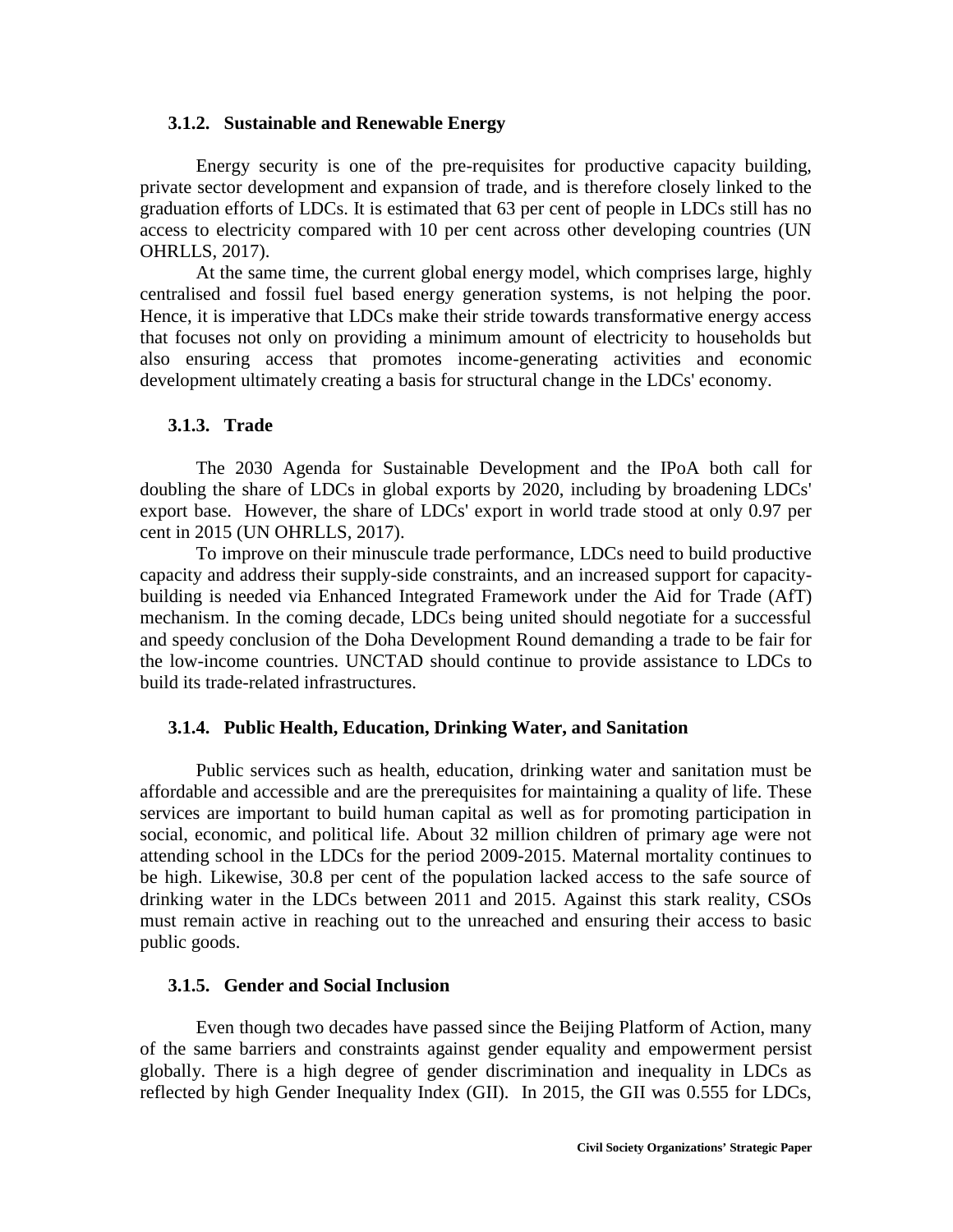compared with 0.469 for developing countries and 0.194 for OECD countries. Women empowerment needs to be continually placed at the centre of the global development agenda. Any strategy aiming to ensure that LDCs enjoy the benefit of accelerated growth and sustainable development must include women and other minority groups.

# **3.1.6. Connectivity**

Connectivity within and among LDCs is essential for efficient use of resources, ease of access to public services, and promotion of economic development and regional integration. While LDCs have made progress in some aspects of connectivity, other areas remain seriously weak and hamper efforts to accelerate progress towards meeting other targets in the SDGs and the IPoA.

Road density in LDCs remains at a much lower level than in other developing countries. The SDG target 9.c of affordable universal (defined as at least 90 per cent penetration) internet access in LDCs by 2020 will be much difficult to meet due to the high cost of connectivity. LDC CSOs must press for increasing public investments in infrastructures to increase connectivity with an emphasis on ending rural-urban divide in people's access to such infrastructures.

# **3.1.7. Climate Change**

The year 2020 marks the deadline for the developed countries to fulfil their pledge to provide USD 100 billion a year towards climate change adaptation and mitigation in developing countries in accordance with the Paris Climate Accord. Also, a greater share of the total amounts of climate finance needs to be allocated to LDCs. In this respect, systematic efforts need to be made to strengthen the absorptive capacity of LDCs and to streamline project approval process. Civil societies in the LDCs need to stand as a watchdog in the coming decade critically overseeing the implementation of the Paris Climate Agreement and the fulfilment of the pledges made to LDCs as part of the agreement.

# **3.1.8. Resource Mobilisation**

Resources are to be raised domestically through the modernization of tax systems and making them more progressive. There is a need for civil society organisations to play a key role in representing local interests and constituencies, and mobilising resources for them, particularly in situations where governments lack capacity or the will to provide essential services to their citizens. Achieving the SDGs and meeting the graduation criteria will require huge investments which cannot be met by government alone. In this case, forging a meaningful partnership with the private sector and development partners is crucial to generating additional resources.

# **3.1.9. Good governance**

It is to be realised by all parties that peace and security, development and human rights are the foundations of the United Nations system and are mutually reinforcing. The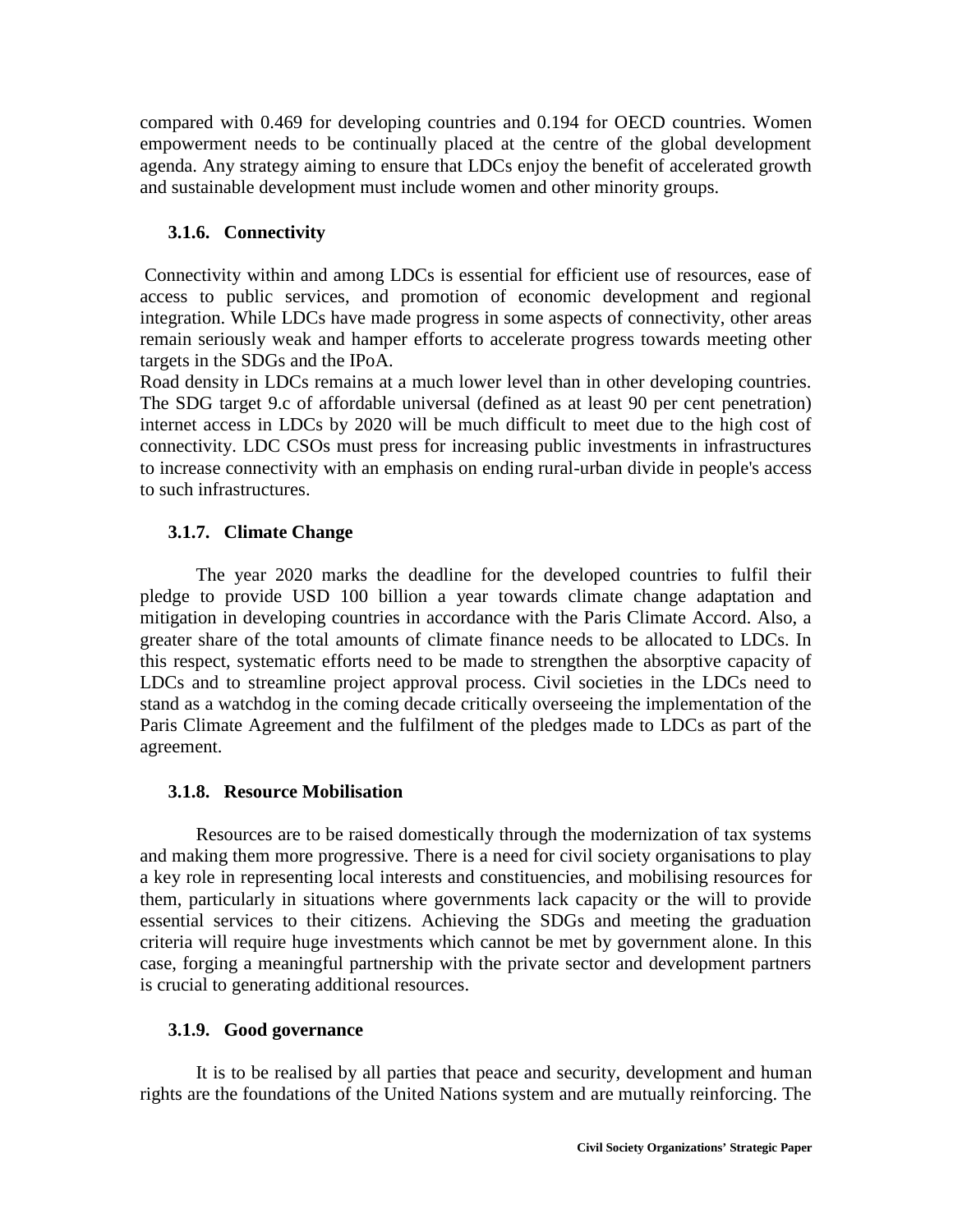particular challenges faced by some least developed countries, such as Yemen and South Sudan, regarding conflict and their human, economic and social implications need to be recognised in LDCs' future programme of action and ways to ensure good governance, the rule of law, the protection and promotion of human rights, and democratic participation, should be an important element in the development strategy for the next decade.

Besides the thematic areas above, the following issues should be conceptualised in the common development agenda of the LDCs in the next decade.

## **3.2. Synergy and Coherence of LDC-specific Programmes of Action with SDGs and other IADGs**

The programme of action for the next decade cannot be independent in itself. It should be inherently linked to the existing national, regional and global development programmes to have a wider and grass-roots reach. So, the development strategy for the coming decade should be drafted keeping in mind the synergy and coherence with the 2030 Agenda, Paris Climate Accord, SIDS Accelerated Modalities of Action (SAMOA) pathway, Sendai Framework for Disaster Risk Reduction, AAAA, Africa Union's Agenda 2063, and other Internationally Agreed Development Goals (IADGs).

Linking SDGs with the LDC-specific programmes of action will be a meaningful partnership to bring specificity to SDGs in the LDCs. This way, global goals will be more localised in the LDCs. The synergy and coherence of the LDCs' programmes of action with the SDGs will unify efforts from different stakeholders in the LDCs and prevents duplication of efforts.

#### **3.3 LDC Graduation and Sustainability**

The prospect of an increase in a number of graduates in coming years demands a constructive debate on the issue of sustainable graduation. While no graduating country has ever reverted to LDC status, the risk of such an outcome is increased when some countries may graduate by narrowly meeting the graduation thresholds without having acquired sufficient resilience or built a sufficiently solid and diversified productive base to ensure the sustainability of their development process. Hence, the issue of sustainable graduation should be an important priority area of the LDC-specific programme of action in the coming years.

#### **3.4 Partnership: National, Regional and International**

Development in LDCs is not possible with efforts from the government alone but should be supported through national, regional, and international partnerships with various stakeholders. Private sectors are to be considered as important partners as they fill in a considerable share of the much needed domestic investments to achieve development goals in LDCs. Governments should also create a favourable investment climate to attract Foreign Direct Investment (FDI) that could be implemented in business model by the private sector.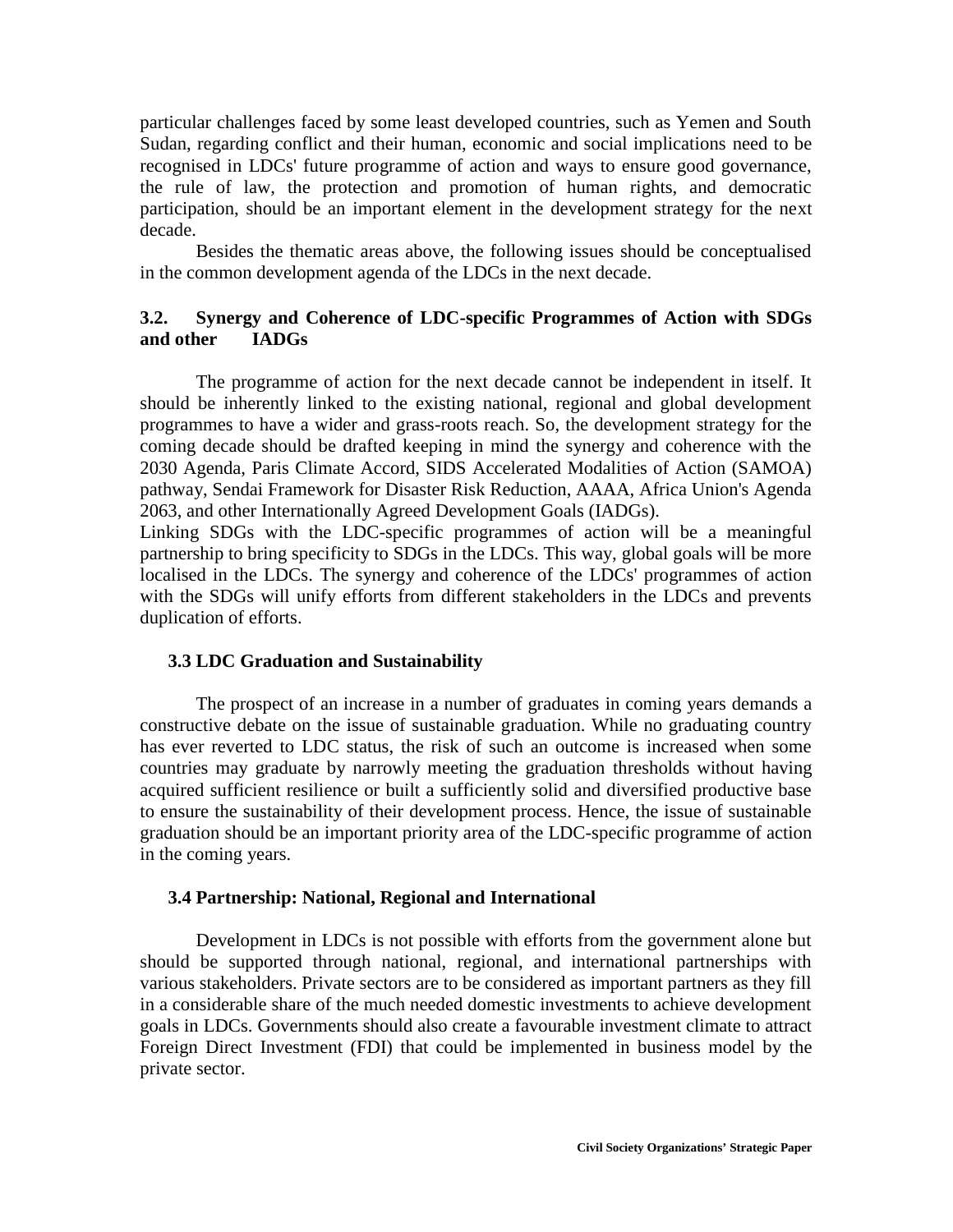Meanwhile, in addition to putting pressure on developed countries to fulfil their commitment to providing at least 0.15 per cent of their GNI to LDCs as agreed in the Addis Ababa Action Agenda (AAAA), a renewed focus is necessary on the quality of aid, its alignment with LDCs' national priorities, what counts within the definition of ODA, and the overall effectiveness of aid. Besides, South-South Cooperation (SSC) has been encouraging and should be further enhanced, including through sharing of experiences and best practices.

The United Nations should also ensure a respectable representation of LDCs in its decision-making bodies to so that the decisions are LDC-friendly. Such representation would develop LDCs' ownership over international development processes. This could also facilitate the integration of LDC-specific programmes of action into global development policies. Equally important is the role of multilateral traded regimes such as the World Trade Organisation (WTO) and the regional bloc such as the European Union (EU) in facilitating the development process of LDCs.

In the process of partnerships, LDC CSOs must stress that the principle of country ownership and leadership be recognized by the partners.

#### **3.5 Space for Civil Society**

The shrinking space for civil society has been challenging democratic movements worldwide. Beyond 2020, civil societies must form strategies to strengthen themselves and renew their struggle for pro-people reforms amidst the changing global political environment.

#### **PART 4: CONCLUSION**

The relevance of LDC CSOs will be more prominent in the coming decade to fulfil the twin purposes of supporting the LDCs in climbing up the ladder in development hierarchy towards graduation, and facilitating the increasing number of graduating LDCs to have smooth and irreversible graduation process. Hence, it is imperative that LDC CSOs have a unified voice on its agenda in the next LDC conference in 2021. LDC Watch, in particular, should continue to advocate and campaign for the effective implementation of the IPoA until 2020 and the upcoming programme of action in the next decade, in coherence and synergy with the SDGs, Paris Climate Accord, SAMOA pathway, AAAA, and other IADGs. The effectiveness of advocacy campaigns is contingent on the strength of the networks and alliances that LDC Watch creates and maintains with all of its major stakeholders: the civil society organizations in national levels, international and regional organizations and the UN Agencies. Hence, LDC Watch must strengthen its network with CSOs in all LDCs and help them enhance their advocacy capacity in making their own governments as well as development partner countries accountable to the pro-poor sustainable development and poverty eradication. To influence policy process in favour of LDC CSOs, LDC Watch must hold consultations at national and regional level linking them to the global level focusing on the key issues that the country faces as a Least Developed Country, particularly trade, food sovereignty and climate change vulnerabilities, and graduation from LDC status. LDC-specific and evidence-based research should be carried out to develop knowledge base which will be